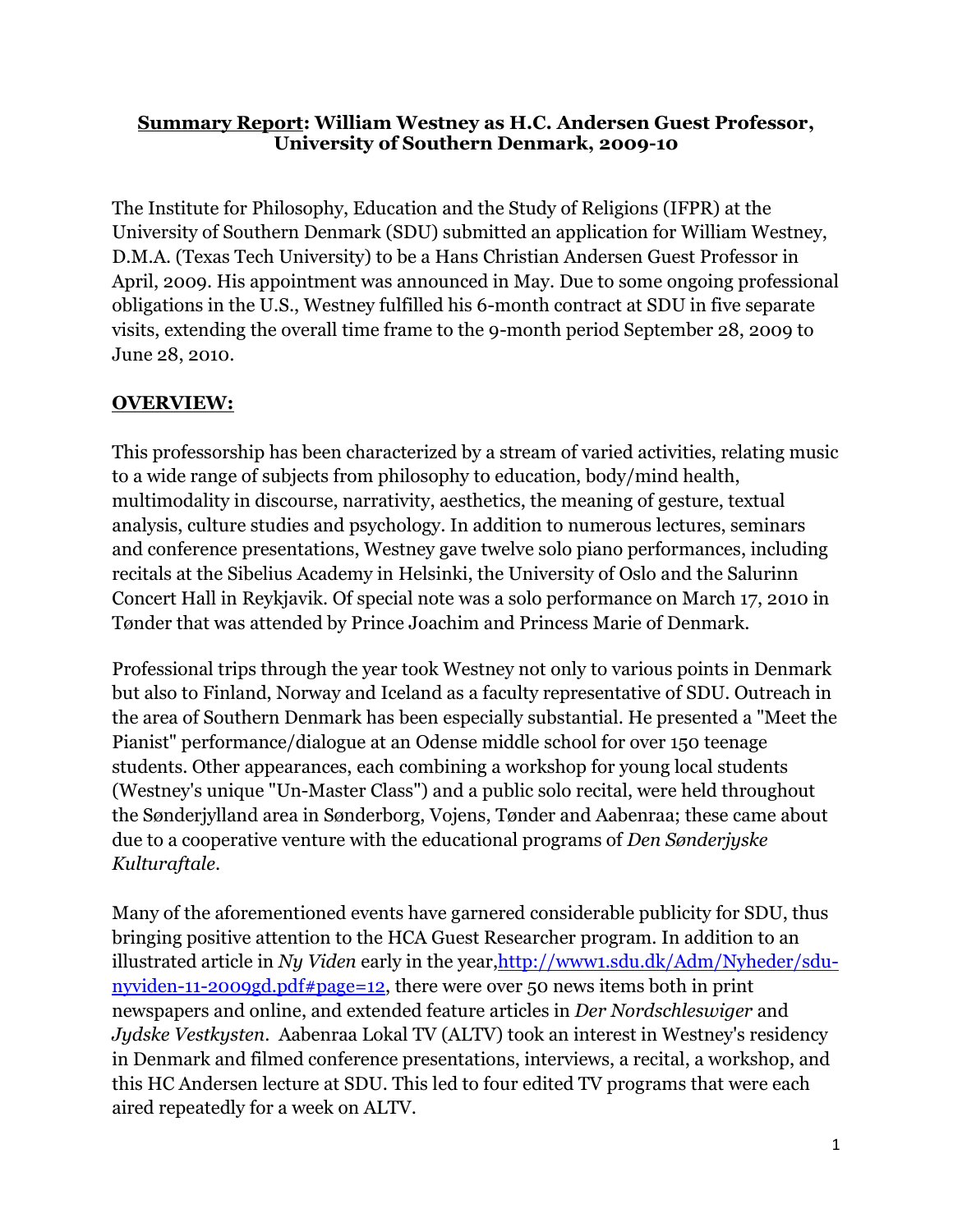On a scholarly level, Westney maintained a schedule of cooperative research throughout the year with SDU lektor Cynthia M. Grund (Philosophy; appointed HCA Faculty liaison during his residency) - one of the many results of which is a paper that has been accepted for presentation at the American Society for Aesthetics conference in Victoria, B.C. (Canada) in October 2010. Westney and Grund have made numerous other dual appearances at conferences and workshops in the Nordic area during the residency (see below). Other SDU faculty involved in cooperative ventures relating to Westney's residency included Moustapha Kassem (Medical Biotechnology Center), Sharon Millar and Carl Bache (Institute of Language and Communication), and Nikolaj Frydensbjerg Elf (IFPR - Kolding). As a result of the joint appearance in Kolding, Grund has been invited to present a keynote address at *Working with Stories: Narrative as a Meeting Place for Theory, Analysis and Practice*, the 2nd conference of the European Narratology Network, March 2011,organized by Per Krogh Hansen (H.C. Andersen Forskerskolen, SDU) and supported by the Danish Research Council for the Humanities. Westney also conferred with IFPR faculty members Horsdal, Søndergaard Christensen, Damberg and Nottelmann on philosophical and pedagogical issues. Additionally, he advised master's candidate Daniel Frandsen and Ph. D. candidate Søren Frimodt-Møller (Philosophy) on their research and served as the designated opponent at Frimodt-Møller's trial dissertation defense.

## **CHRONOLOGICAL LISTING OF EVENTS AND ACTIVITIES:**

[note: further information on many of these events can be found by following links at <http://www.soundmusicresearch.org/index.html> and [http://williamwestney.com](http://williamwestney.com/) ]

#### **2009**

**October 1**: Lecture and workshop, "Music and Wellness" series, Odense University Hospital (Denmark): "What's so Good about Good Vibrations?" Host: Moustapha Kassem, Professor, The Medical Biotechnology Center; The Molecular Endocrinolgy Unit (KMEB) and Centre for Stem Cell Research, University Hospital of Odense, Odense, Denmark

**October 6**: Conversational lecture and performance (with Cynthia M. Grund), Institute of Language and Communication, SDU, Odense (Denmark): "Music and Meaning: Multimodality as Topic and Method." Host: Sharon Millar, Associate Professor, Vice-Head of Institute, Institute of Language and Communication, SDU.

**October 7:** Conversational lecture and performance (with Cynthia M. Grund): "Music on My Mind!" Media and Culture Studies course. Kulturcenter Nicolai, Kolding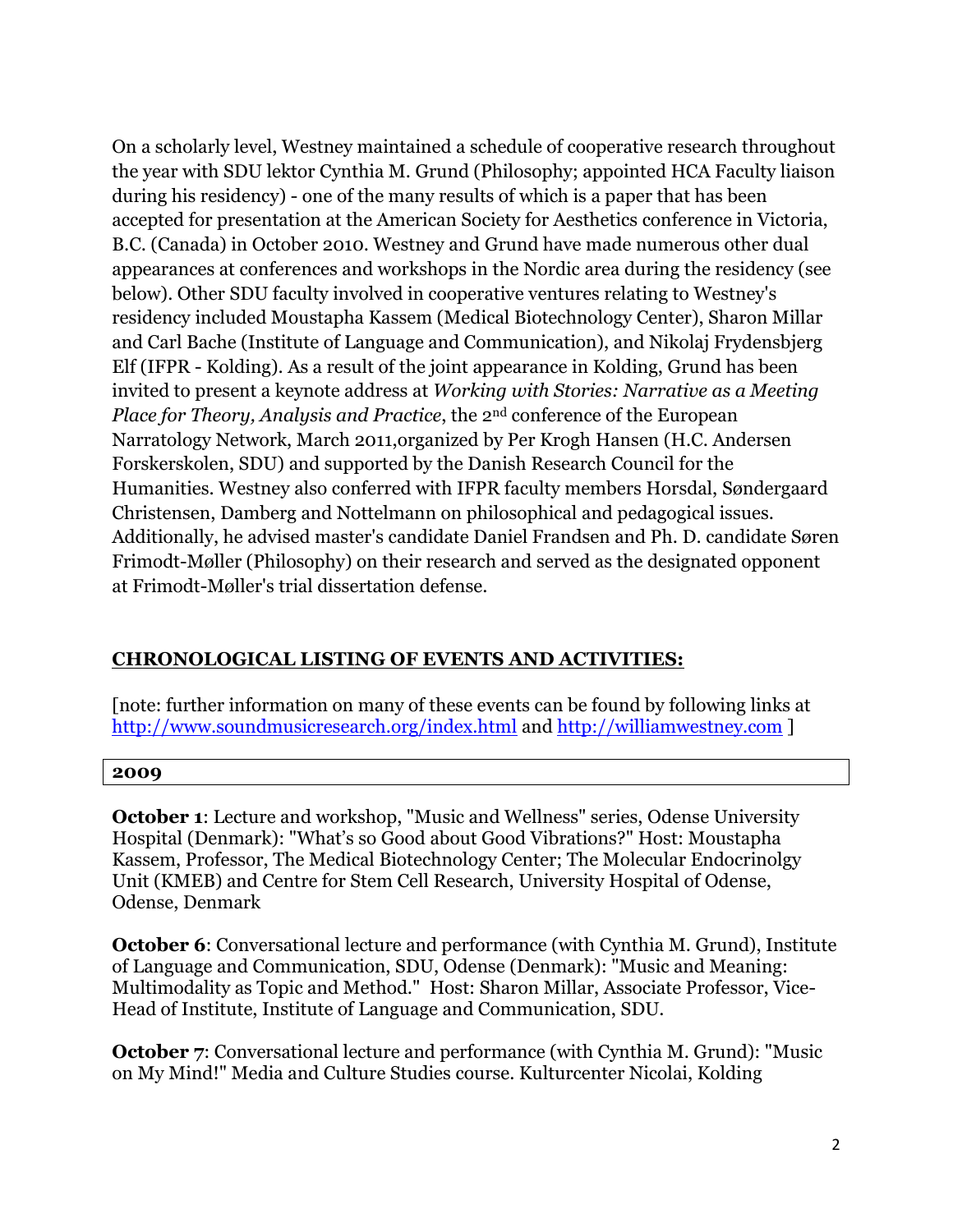(Denmark). Host: Nikolaj Frydensbjerg Elf, Assistant Professor of Education, IFPR (SDU), teaching for ILKM (Kolding).

**November 6**: "Popular. . . Schmopular . . ." (co-presenter with Cynthia M. Grund): *Art and/or Entertainment?* 5th Anniversary Conference on Philosophy and Popular Culture, University of Southern Denmark (SDU), Odense. Recorded and later broadcast by Aabenraa Lokal TV (ALTV) [http://www.aabenraa-lokal](http://www.aabenraa-lokal-tv.dk/wp/2010/02/15/3285/)[tv.dk/wp/2010/02/15/3285/](http://www.aabenraa-lokal-tv.dk/wp/2010/02/15/3285/)

**November 10**: Solo Recital, University of Southern Denmark (SDU), Odense. Full program [http://www.soundmusicresearch.org/Westney\\_program\\_101109-3.pdf](http://www.soundmusicresearch.org/Westney_program_101109-3.pdf)

**November 14**: Solo Recital, Sibelius Academy, Helsinki, Finland

**November 15**: Second Symposium for Research on Instrumental and Vocal Pedagogy: *Challenges of Multiculturalism*: Sibelius Academy, Helsinki, Finland

- "Un-Master Class" workshop with advanced vocal and instrumental students from the Sibelius Academy

- Conversational lecture and performance (with Cynthia M. Grund) "Performance, Pedagogy and Pragmatism"

**November 17**: Lecture as Hans Christian Andersen Guest Professor, University of Southern Denmark (SDU), Odense: "Experience and Inquiry - A Musical Journey." Recorded by Aabenraa Lokal TV (ALTV) *Abstract*: Learning the skills of concert performance in private, and presenting music in public, are both highly distilled and specialized activities. Due to the fact, though, that musical processes involve so many aspects of a person, all working together – physical, analytical, emotional, aesthetic, practical, communicative, epistemological, etc. – the implications for philosophy and pedagogy can be wide indeed. Although the material of music is abstract and nonverbal, musical experiences are strikingly real and immediate, and musical content communicates with uncanny power. This lecture presents some ongoing findings from observing this realm of experience, as well as its intriguing relevance to the work of H.C. Andersen. Solo piano performances will be included.

**November 19**: "It's Such a Nice Melody - Why Jazz it Up?" (co-presentation with Cynthia M. Grund): Conference: *The Role of Rhythm in Musical Meaning*: Network for Cross-Disciplinary Studies of Music and Meaning (NTSMB), University of Southern Denmark (SDU), Odense

**November 24**: "Un-Master Class" performance workshop, University of Southern Denmark (SDU), Alsion, Sønderborg. In cooperation with the "Mester Mus" educational program of Den Sønderjyske Kulturaftale. Recorded and later broadcast by Aabenraa Lokal TV (ALTV) <http://www.aabenraa-lokal-tv.dk/wp/2010/02/08/3242/>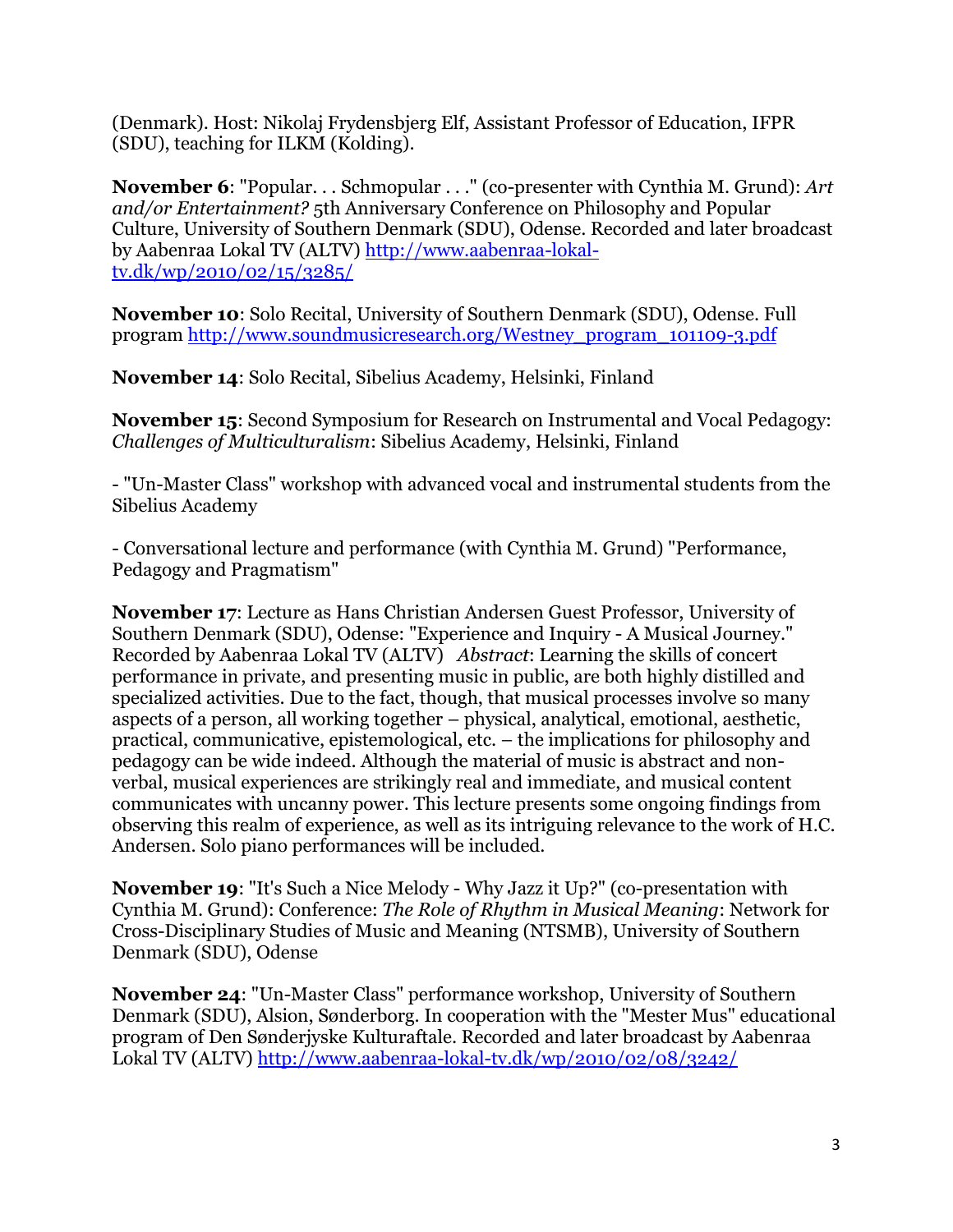**November 24**: Solo recital, University of Southern Denmark (SDU), Alsion, Sønderborg. Publicity:<http://www.kulturfokus.dk/idn341.asp>Recorded and later broadcast by Aabenraa Lokal TV (ALTV) [http://www.aabenraa-lokal](http://www.aabenraa-lokal-tv.dk/wp/2010/01/04/2723/)[tv.dk/wp/2010/01/04/2723/](http://www.aabenraa-lokal-tv.dk/wp/2010/01/04/2723/) Additional ALTV interview video recorded that day: <http://www.aabenraa-lokal-tv.dk/wp/2009/11/30/2353/>

**November 25**: "Un-Master Class" workshop and recital, Vojens and Haderslev Music Schools, Vojens, Denmark. In cooperation with the "Mester Mus" educational program of Den Sønderjyske Kulturaftale. [http://www.soundmusicresearch.org/Haderslev-](http://www.soundmusicresearch.org/Haderslev-Vojens-251109.pdf)[Vojens-251109.pdf](http://www.soundmusicresearch.org/Haderslev-Vojens-251109.pdf)

**November 26**: Recital and lecture, "The Perfect Wrong Note: the Meaning of Mistakes in Music and in Life," Juhl-Sørensen Steinway Auditorium, Copenhagen, Denmark. Presented to an audience of business professionals and music teachers and students.

#### **2010**

**February 7**: All-day seminar, including the lecture "How Can a Wrong Note Be Perfect?" and the "Un-Master Class" workshop, for EPTA Denmark (European Piano Teachers Association); Juhl-Sørensen Steinway Auditorium, Copenhagen. Presented to piano teachers and students from all of Denmark.

**February 18**: Solo recital, Dept. of Musicology, University of Oslo, Norway

**February 19**: "Un-Master Class" workshop as part of ongoing music, meaning and gesture studies within the NordPlus *Nordic Network for the Integration of Music Informatics, Performance and Aesthetics (NNIMIPA)*, University of Oslo, Norway. Laboratory session with Westney as research subject for motion-capture recording of musical performance, Four M's Laboratory (Music, Mind, Motion, Machines), University of Oslo. Videos and descriptions at<http://www.nnimipa.org/JWG.html>

**March 16:** Opponent for trial defense of Ph.D. candidate Søren Frimodt-Møller (Philosophy). Dissertation: "Playing by the Rules? A Philosophical Approach to Normativity and Coordination in Music Performance"

**March 17**: "Un-Master Class" workshop and recital, Tønder Music School, Pumpehuset (Tønder Art Museum), Denmark. Recital and reception attended by Prince Joachim and Princess Marie of Denmark and widely publicized. Workshop in cooperation with the "Mester Mus" educational program of Den Sønderjyske Kulturaftale. News item: [http://www.billedbladet.dk/Kongelige/ArticleFolder/2010/3/Marie%20og%20Joachim](http://www.billedbladet.dk/Kongelige/ArticleFolder/2010/3/Marie%20og%20Joachim%20til%20pianokoncert.aspx) [%20til%20pianokoncert.aspx](http://www.billedbladet.dk/Kongelige/ArticleFolder/2010/3/Marie%20og%20Joachim%20til%20pianokoncert.aspx) . Also<http://www.kulturfokus.dk/idn551.asp>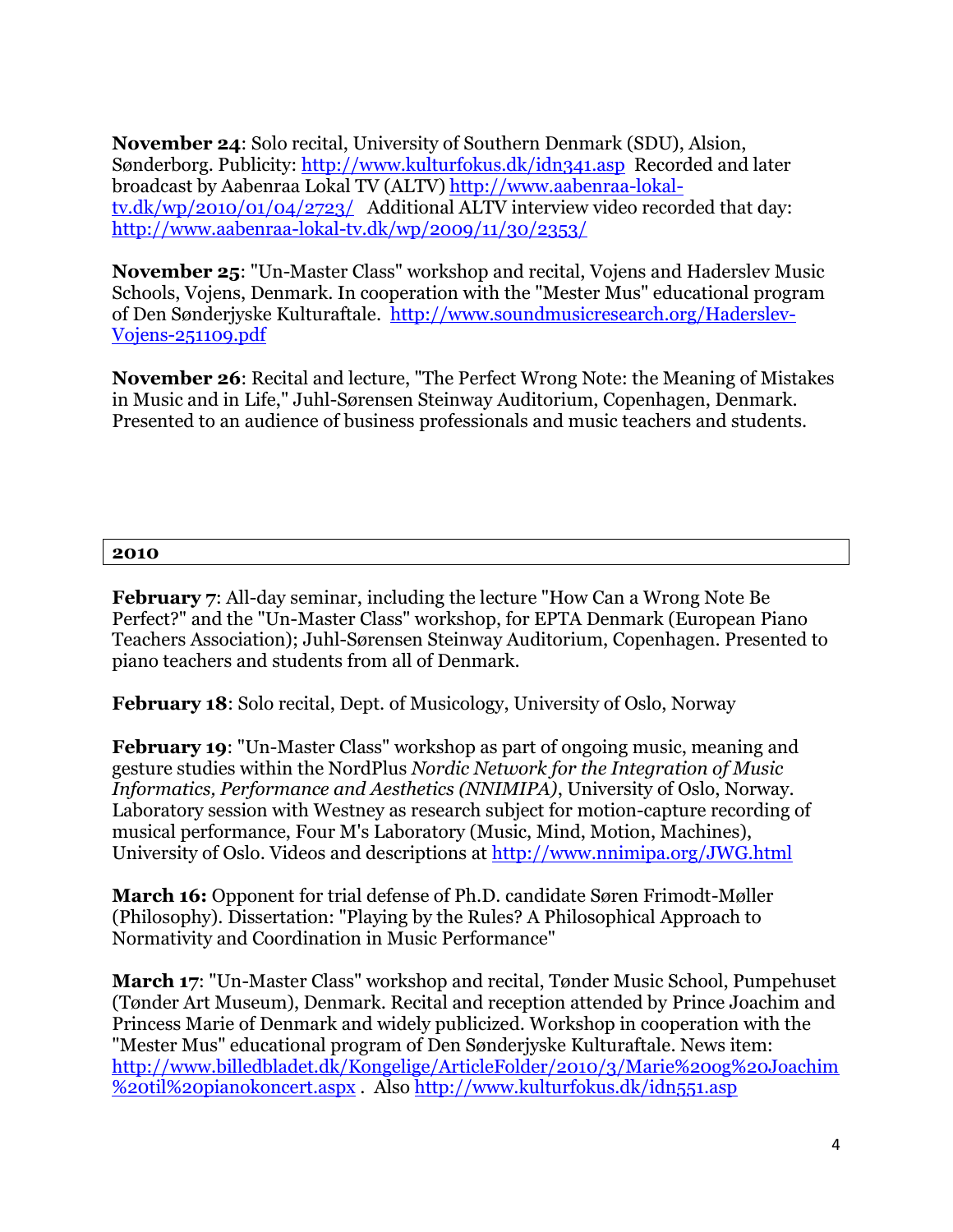**March 22-26**: Presiding host and faculty member of five-day NNIMIPA/NordPlus Master's Course, *Music, Meaning and Gesture*, (NNIMIPA - *Nordic Network for the Integration of Music Informatics, Performance and Aesthetics)*, University of Southern Denmark (SDU), Odense. Faculty and student participation in the course from Copenhagen and Esbjerg (Denmark), Sweden, Finland and Norway. More information and slide show at<http://www.nnimipa.org/MMG.html>

- **March 23**: "Gesture and Performance Workshop" including an "Un-Master Class" session involving 13 students from the Carl Nielsen Conservatory (Odense)

- **March 26**: Lecture "The Philosophy of Musical Gesture"

**April 9**: "Meet the Pianist" (performance and discussion), Henriette Hørlück's School, Odense, Denmark. Attended by approximately 150 students aged 14 - 17.

**May 11**: "Un-Master Class" workshop, Royal Danish Academy of Music, Copenhagen. Participants from the advanced piano class.

**May 12**: "Un-Master Class" workshop and recital, Aabenraa Music School, held at Deutsches Gymnasium für Nordschleswig, Aabenraa, Denmark. In cooperation with the "Mester Mus" educational program of Den Sønderjyske Kulturaftale.

**May 17**: Lunchtime recital, noon-1 p.m., Cafeteria 4, University of Southern Denmark, (SDU) Odense

**May 18**: "Gestures in the Mirror: Embodying Musical Empathy" - presentation at conference *Music, Meaning and Empathy,* Network for Cross-Disciplinary Studies of Music and Meaning (NTSMB) University of Southern Denmark, (SDU) Odense

**May 25 - 28**: Co-presenter with Cynthia M. Grund, " 'If I Could Say It, I Wouldn't Have To Dance It' (Isadora Duncan): A Philosophical Investigation of Multimodality," Fourday graduate course, Bifröst University, Iceland. Full information at <http://www.soundmusicresearch.org/Bifrosthome.html>

**Day 1. Tuesday, May 25:** "Words and Music": Two-person conversational lecture/demonstration with Westney and Grund. (Presentation for 80 minutes; discussion for 40 minutes)

How do the fields of music and philosophy deal with the "ineffable?" Does music continue where words leave off, as Hans Christian Andersen said? How does pragmatist philosophy relate to the phenomena of musical practice and performance? Ideas of Susanne Langer, John Dewey, Martin Buber and others will be integrated into the lecture and discussion.

**Day 2. Wednesday, May 26:** Recital with expanded lecture portions, William Westney (120 minutes).

Classical piano repertoire by Haydn, Fauré and Liszt, as well as jazzflavored music by Gershwin and Arlen, will be performed by prizewinning